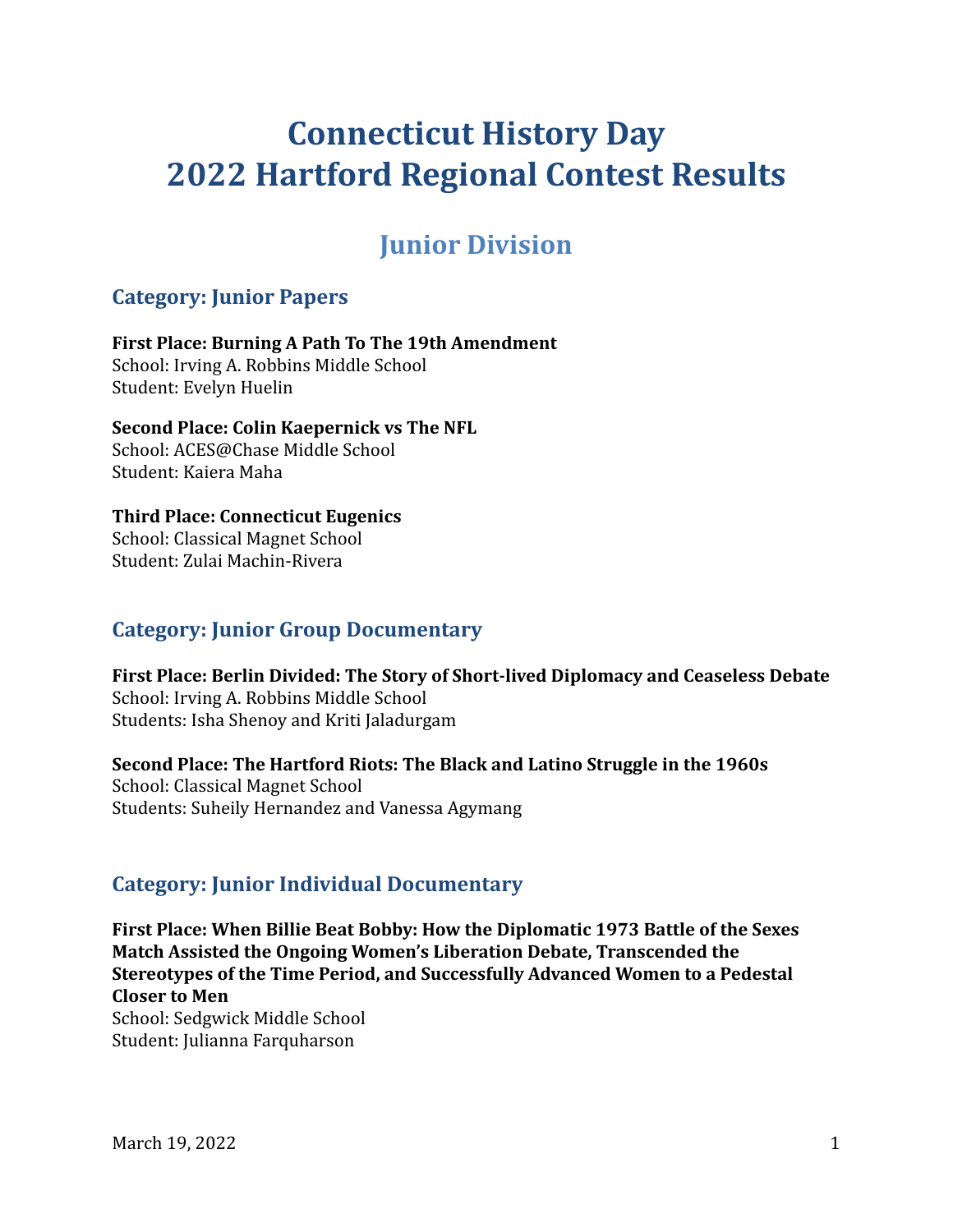**Second Place: Should the USA have Gone to the 1936 Olympics During the Rise of the Nazi Regime?** School: Sedgwick Middle School Student: Conrad Kalke

## **Third Place: The Chinese Apprehensive Alliance; From Adversaries to Allies and Back Again**

School: Irving A. Robbins Middle School Student: Ferran Ruiz

## **Category: Junior Group Exhibit**

**First Place: The Lincoln-Douglas Debates - How Failure Turned to Success** School: Irving A. Robbins Middle School Students: Riley Corcoran and Mikela Dedndreaj

### **Second Place: Debating Women's Rights**

School: Renzulli Gifted and Talented Academy Students: Amaris Derosia, Adrianna Walton, and Aniyah Simone Mendes

### **Third Place: SALT: Strategic Arms Limitation Talks**

School: Renzulli Gifted and Talented Academy Students: Zihao R. Zhou and Jackson Miller

## **Category: Junior Individual Exhibit**

## **First Place: The Korean War: Causes, Viewpoints, and Effects**

School: Renzulli Gifted and Talented Academy Student: Dorian August Ciscel

#### **Second Place: Generation Gap: The Decision to Prosecute Civil Rights-Era Cold Cases** School: Watkinson School

Student: Cooper Megown

### **Third Place: La Amistad: Debate and Diplomacy**

School: Praise, Power and Prayer Christian School Student: Josiah McMahon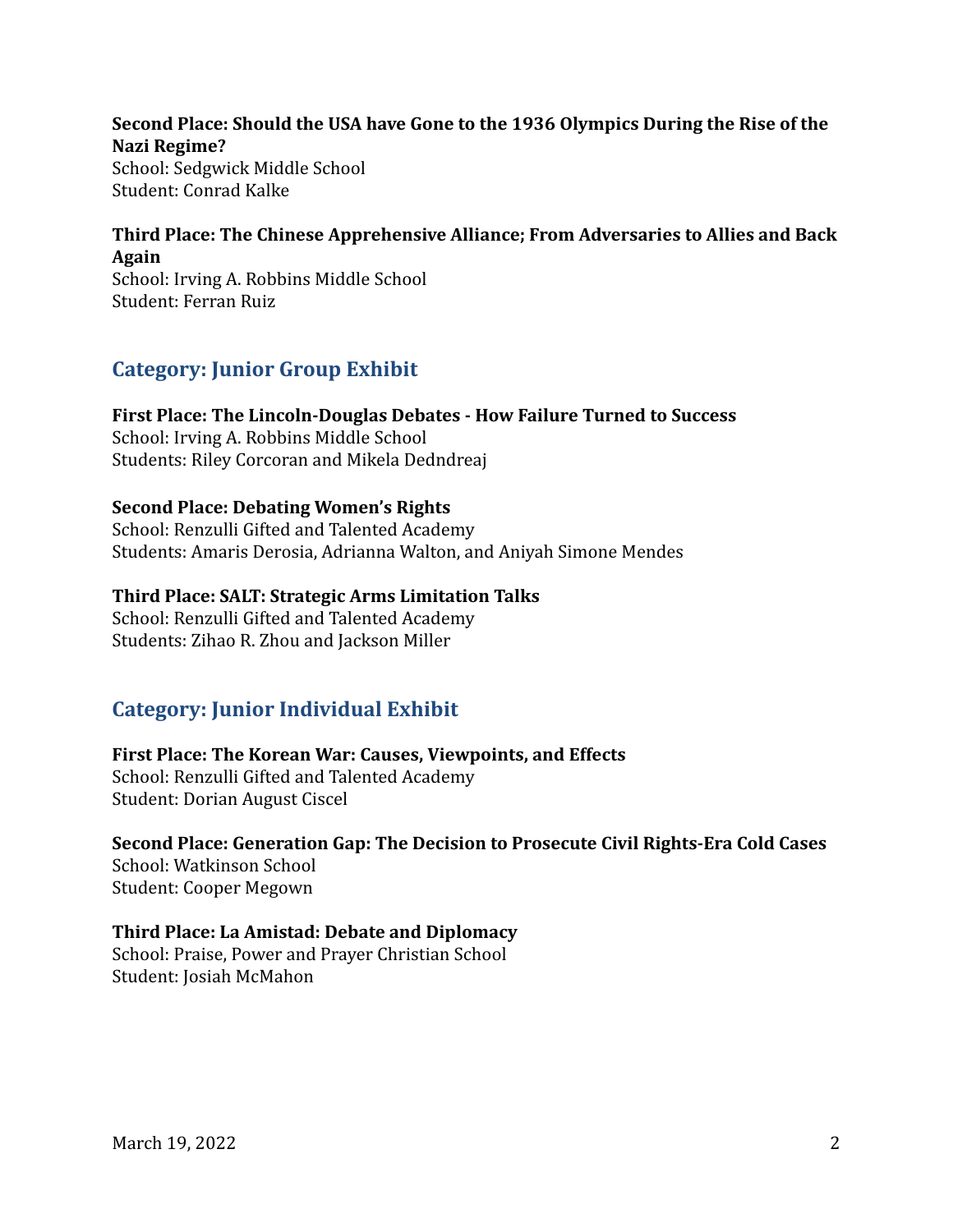## **Category: Junior Individual Performance**

### **First Place: Estelle Griswold: Debating the Past for the Future of Women's Healthcare Rights**

School: Bristow Middle School Student: Elenor Farquhar

## **Category: Junior Group Website**

**First Place: The Space Race: The Contest to Control the Cosmos** School: Bristow Middle School Students: Zach Debin, Kieran Scully, and Nathaniel Weiner

### **Second Place: Mexican-American War**

School: ACES@Chase Middle School Students: Nora Seabourne, Ruby LaFlamme, and Eternity Lynch

### **Third Place: Japanese Relocation in WWII**

School: ACES@Chase Middle School Students: DaShawn Salyers and Judith Morales

## **Category: Junior Individual Website**

#### **First Place: Connecticut Compromise: Fair Representation For All?**

School: Irving A. Robbins Middle School Student: Michael Murtagh

#### **Second Place: "The One and Done Rule"**

School: ACES@Chase Middle School Student: Marquarius Mebane

### **Third Place: The Armenian Genocide**

School: ACES@Chase Middle School Student: Cindy Sanchez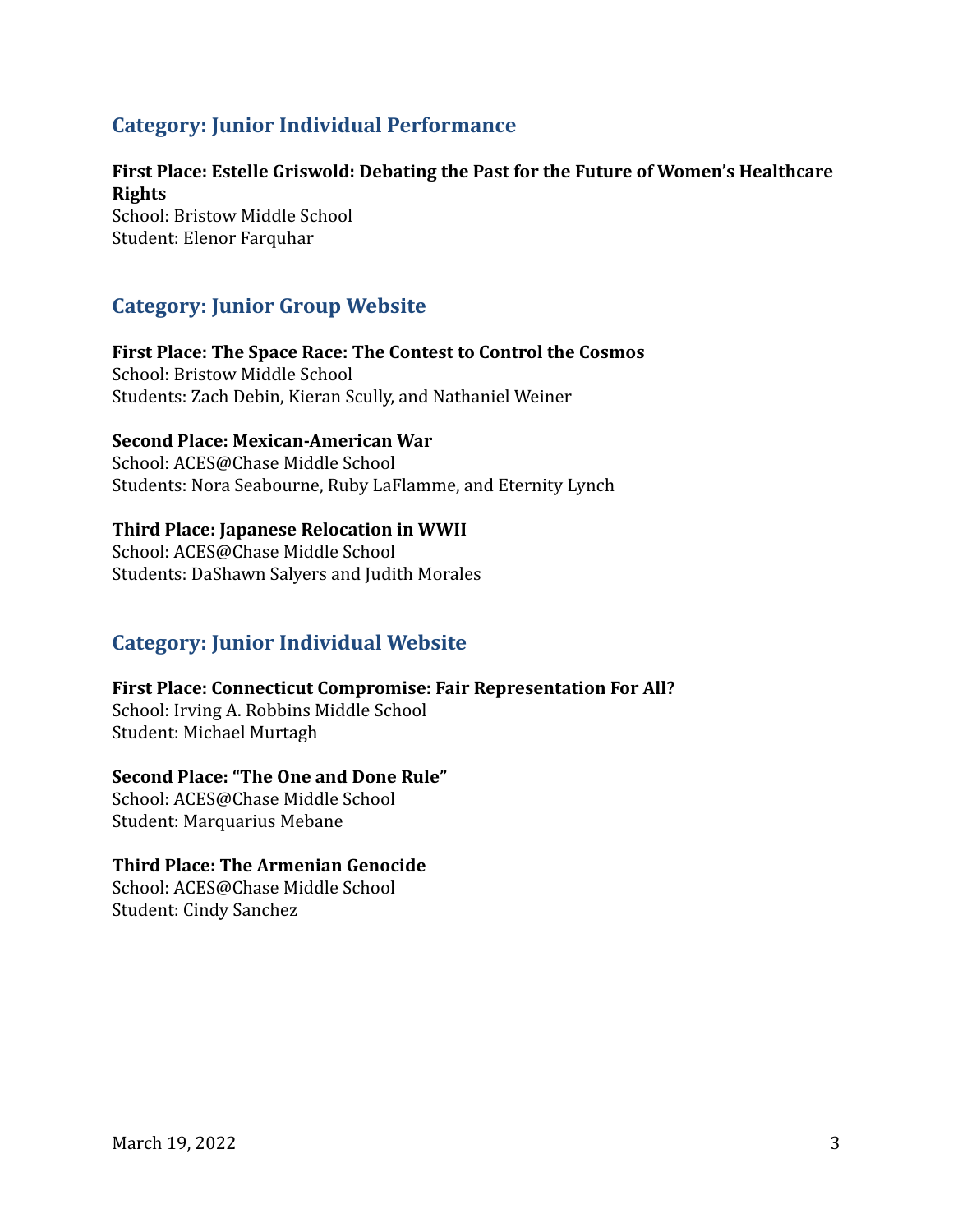## **Senior Division**

## **Category: Senior Papers**

**First Place: Plants for Peace: Botanical Cosmopolitanism, Plant Quarantine Policy and American Diplomacy, 1898-1919** School: Conard High School Student: Andrew Maglio

**Second Place: The Munich Agreement: Start of the Nazi Era** School: South Windsor High School Student: Marishka Patel

**Third Place: The never-ending debate; Roe V. Wade** School: Classical Magnet School Student: Jaanai Winn

## **Category: Senior Group Documentary**

**First Place: The Debate of Hiroshima Atomic Bombing** School: Ellington High School

Students: Allyson Currier, Sydney Matz, and Ava Powell

**Second Place: Mahad Satyagraha: Protesting for Rights in a Caste Based Country**

School: Ellington High School Students: Daris Pon Mohan Kumar and Sivasree Nagavarapu

### **Third Place: Social Media's Effect on Debate and Diplomacy**

School: South Windsor High School Students: Olivia Liegl and Jahnavi Vadavalli

## **Category: Senior Individual Documentary**

**First Place: The Cuban Missile Crisis: A Lesson to Learn from those Thirteen Days** School: Ellington High School Student: Gabriel Simon

**Second Place: Monkey to Man: How the Scopes Trial Sparked Widespread Debate and Influenced the American Classroom** School: Conard High School Student: Daphne Brewer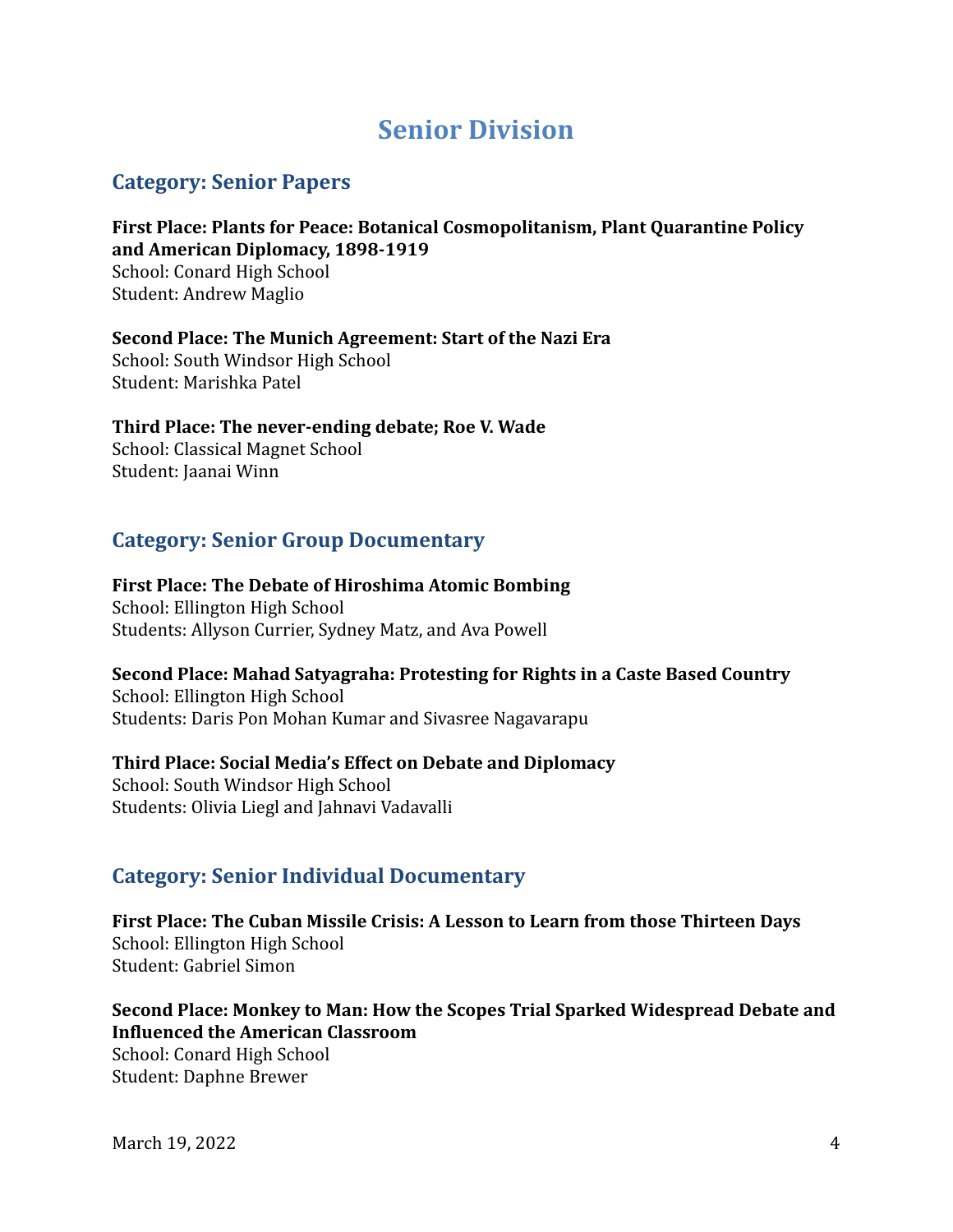**Third Place: Ending the Troubles with Diplomatic Debate: How the Mitchell Principles paved the way towards lasting peace in Northern Ireland** School: Conard High School Student: Claire Flynn

### **Category: Senior Group Exhibit**

**First Place: The 1968 Olympics: Controversy Surrounding Athletic Activism** School: Ellington High School Students: Damian Smith, Aidan Ladr, Olivia Tebbetts, and Natalie Kiessling

### **Second Place: Elvis Presley: Is he the Devil in Disguise?**

School: Ellington High School Students: Melissa Ryan, Cassondra Rice, and Lauren Sardinha

### **Third Place: Save the Elephants: Richard Leakey fight for reform in poaching in ivory trade**

School: Ellington High School Students: Laurel Feindel and Piper Gerhauser

## **Category: Senior Individual Exhibit**

### **First Place: The 1989 Exxon Valdez Oil Spill**

School: Miss Porter's School Student: Elle Lansing

#### **Second Place: Desmond Doss: The Unlikely War Hero**

School: Ellington High School Student: Ava Wilson

### **Third Place: Sports Diplomacy: 1988 the Seoul Olympics**

School: Miss Porter's School Student: Tabitha Elliott

## **Category: Senior Group Performance**

#### **First Place: The Concerned Relatives of Jonestown: A Preventable Massacre** School: Ellington High School Students: Fiona Armstrong, Jack Sprague, Emma Van Tasel, and Nailah Zahedi